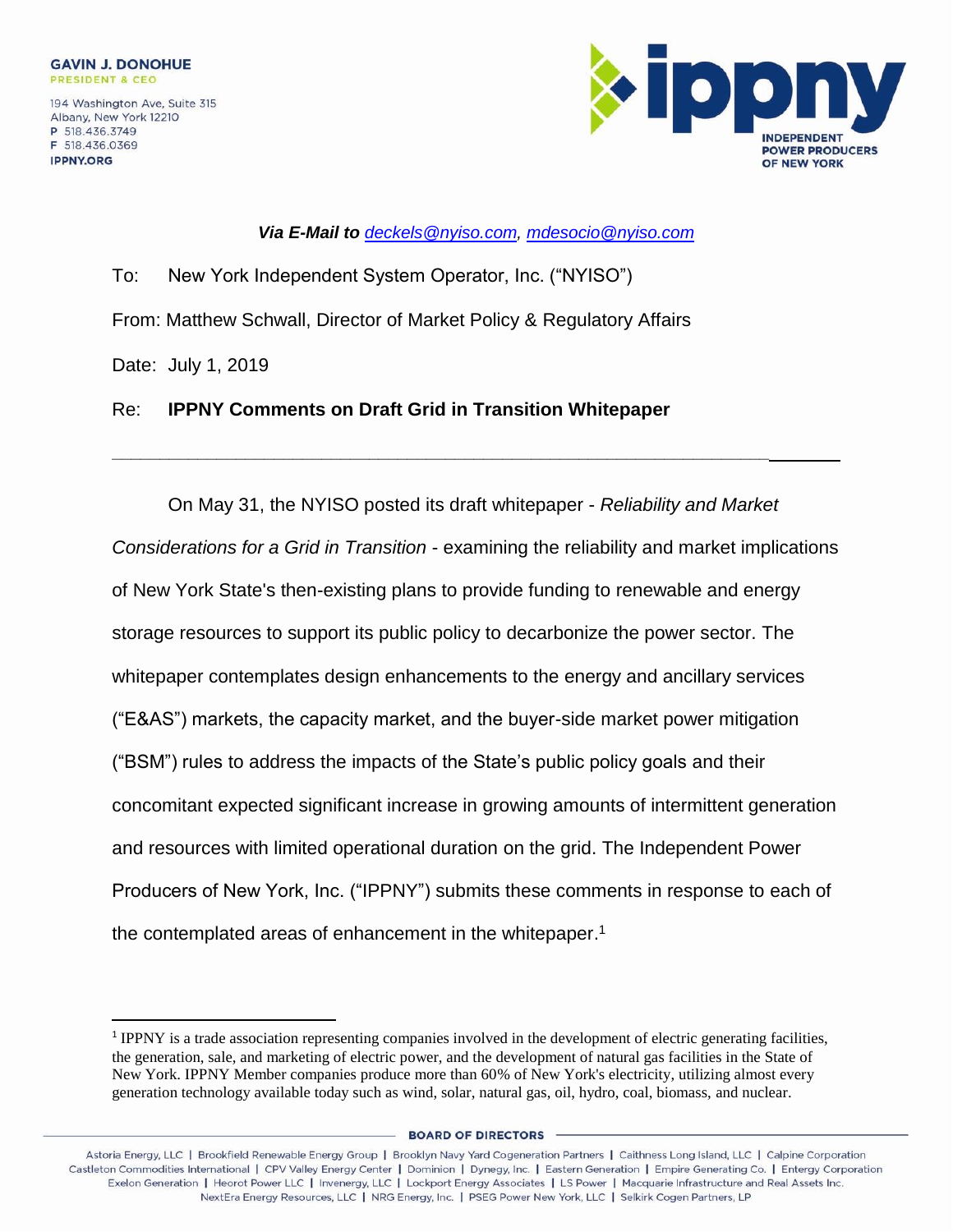The future of the competitive wholesale electricity markets in New York has never been more affected by the impacts of out of market State action. At no time in the combined 20 years since the competitive markets were initiated have public policy actions created greater turbulence than in these past few years alone. In addition to previously enacted legislation and Executive Orders, the passage of the Climate Leadership and Community Protection Act ("CLCPA"), which Governor Andrew M. Cuomo is expected to sign, now codifies into law and accelerates what were previously very aggressive goals.<sup>2</sup> Under the new law, 70% of electricity must now be produced by renewable power generation by 2030, and the electric power sector must be 100% free of greenhouse gas ("GHG") emissions by 2040. In other words, over the next 10 years, the markets must attract and maintain 10 times the amount of wind and solar power generation than was produced in 2018, as well as attract and maintain technologies capable of meeting the State's reliability requirements. Then, during the following 10 years, reliability, resilience, and affordable electric service must all be achieved on a 100% carbon free basis – even as the transportation and home heating sectors electrify.<sup>3</sup>

The challenges posed by this expansion of renewable generation are significant, and the NYISO will play a critical role in helping the State address those challenges. The whitepaper readily acknowledges that the current market design and constructs do not adequately define reliability products or value the attributes of these necessary

 $\overline{\phantom{a}}$ 

<sup>&</sup>lt;sup>2</sup> New York State Climate Leadership and Community Protection Act. S.6599/A.8429 (2019). Available at <https://legislation.nysenate.gov/pdf/bills/2019/S6599> <sup>3</sup> NYISO Power Trends 2019: Reliability and a Greener Grid (May 2017) at 27. Available at

[https://www.nyiso.com/documents/20142/2223020/2019-Power-Trends-Report.pdf/0e8d65ee-820c-a718-452c-](https://www.nyiso.com/documents/20142/2223020/2019-Power-Trends-Report.pdf/0e8d65ee-820c-a718-452c-6c59b2d4818b)[6c59b2d4818b](https://www.nyiso.com/documents/20142/2223020/2019-Power-Trends-Report.pdf/0e8d65ee-820c-a718-452c-6c59b2d4818b)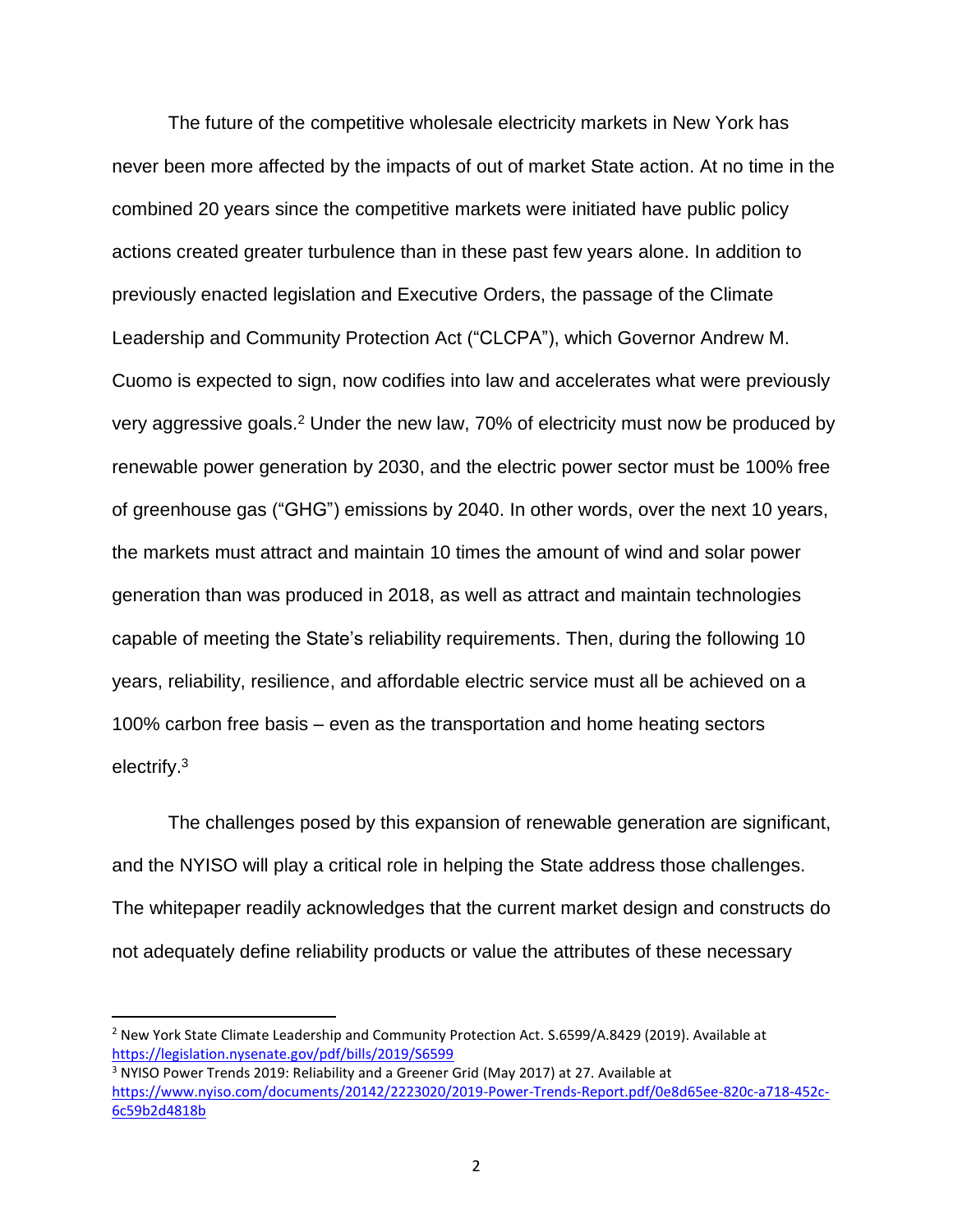reliability products needed to address the duration limitations and variability of renewables to maintain reliability. Passage of the CLCPA exacerbates the shortcomings inherent in the current structure. Significant market changes will be needed to provide the investor certainty for resources needed to facilitate the transition to and implementation of the CLCPA. Without properly designed products and competitively priced services that reflect the actual cost of investments, the future of merchant investment through the competitive markets – as well as the competitive market itself – is substantially at risk.

During the NYISO's Joint Board of Directors/Management Committee meeting on June 3, the NYISO suggested it would take the final whitepaper into consideration in its 2020 Project Prioritization Process and Master Plan. The passage of the CLCPA has heightened the importance of effectively addressing the issues delineated in the whitepaper. Thus, as initially raised at the June 20 Business Issues Committee meeting, IPPNY urges the NYISO to focus its attention on the expeditious resolution of these issues. While the CLCPA encompasses mandates going out to 2050, implementation of new and enhanced market mechanisms and proper price signals in the short term will be critical to ensure the ongoing reliability of New York's system.

### **I. E&AS Markets**

As the whitepaper correctly establishes, "Carbon pricing would invite a broader, more competitive range of solutions than targeted procurements," and thus, would "…consequently reduce the total economic cost of meeting New York's decarbonization goals." IPPNY continues to support implementation of the NYISO's market design to price carbon in the energy market as the most efficient mechanism to reduce carbon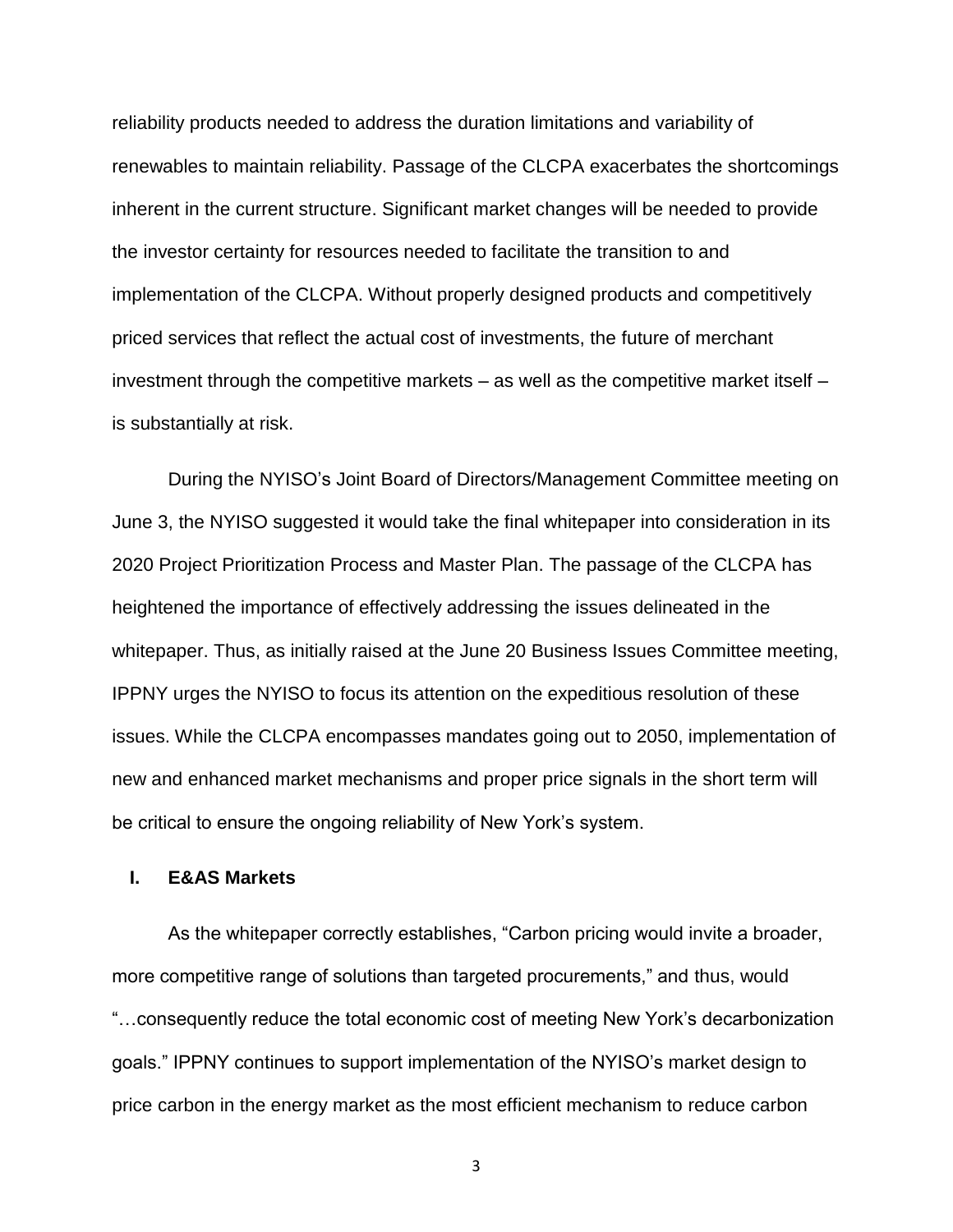emissions and believes that the Analysis Group supplemental analysis is providing additional important information with respect to the efficiencies inherent in pricing the value of carbon-free and low carbon emitting resources in the markets.<sup>4</sup>

The whitepaper also emphasizes that market design enhancements to the E&AS markets are necessary to provide price signals for resources needed to address the variability and unpredictability of intermittent renewables. Valuing resource flexibility through new and enhanced operating reserve requirements and real-time shortage pricing products, as well as through other market products that value resources that are available when they are needed by operators to maintain reliability, is critical. The NYISO has appropriately decided to focus on making sure its E&AS markets provide the right incentives for performance when the system needs it most. IPPNY supports the NYISO Market Monitoring Unit's ("MMU") recommendations, #2017-1, #2017-2, #2016-1, and #2016-2, in its 2018 State of the Market Report for increasing E&AS net revenues necessary for flexible resources to be available during periods of tight supply. 5 In light of the CLCPA, these enhancements should be designed and implemented as soon as possible.

However, increased E&AS revenues alone will not be sufficient to support necessary investments and overcome existing and growing long term market uncertainty. In today's political and regulatory climate, investors in resources needed to

 $\overline{\phantom{a}}$ 

<sup>4</sup> Potential New Carbon Pricing in NYISO Markets: Supplemental Analysis of Future Economic Impacts. Analysis Group (June 24, 2019). Available a[t https://www.nyiso.com/documents/20142/7220958/Analysis%20Group%20-](https://www.nyiso.com/documents/20142/7220958/Analysis%20Group%20-%20Supplemental%20Analysis%20of%20NYISO%20Carbon%20Pricing%20Proposal%20-%206-24-2019%20FOR%20POSTING.pdf/51a1ecdf-418a-de0b-ebc6-3783146c09db) [%20Supplemental%20Analysis%20of%20NYISO%20Carbon%20Pricing%20Proposal%20-%206-24-](https://www.nyiso.com/documents/20142/7220958/Analysis%20Group%20-%20Supplemental%20Analysis%20of%20NYISO%20Carbon%20Pricing%20Proposal%20-%206-24-2019%20FOR%20POSTING.pdf/51a1ecdf-418a-de0b-ebc6-3783146c09db) [2019%20FOR%20POSTING.pdf/51a1ecdf-418a-de0b-ebc6-3783146c09db](https://www.nyiso.com/documents/20142/7220958/Analysis%20Group%20-%20Supplemental%20Analysis%20of%20NYISO%20Carbon%20Pricing%20Proposal%20-%206-24-2019%20FOR%20POSTING.pdf/51a1ecdf-418a-de0b-ebc6-3783146c09db)

<sup>5</sup> 2018 State of the Market Report for the New York ISO Markets. Potomac Economics (May 2019) at 105-106. Available a[t https://www.nyiso.com/documents/20142/2223763/2018-State-of-the-Market-](https://www.nyiso.com/documents/20142/2223763/2018-State-of-the-Market-Report.pdf/b5bd2213-9fe2-b0e7-a422-d4071b3d014b)[Report.pdf/b5bd2213-9fe2-b0e7-a422-d4071b3d014b](https://www.nyiso.com/documents/20142/2223763/2018-State-of-the-Market-Report.pdf/b5bd2213-9fe2-b0e7-a422-d4071b3d014b)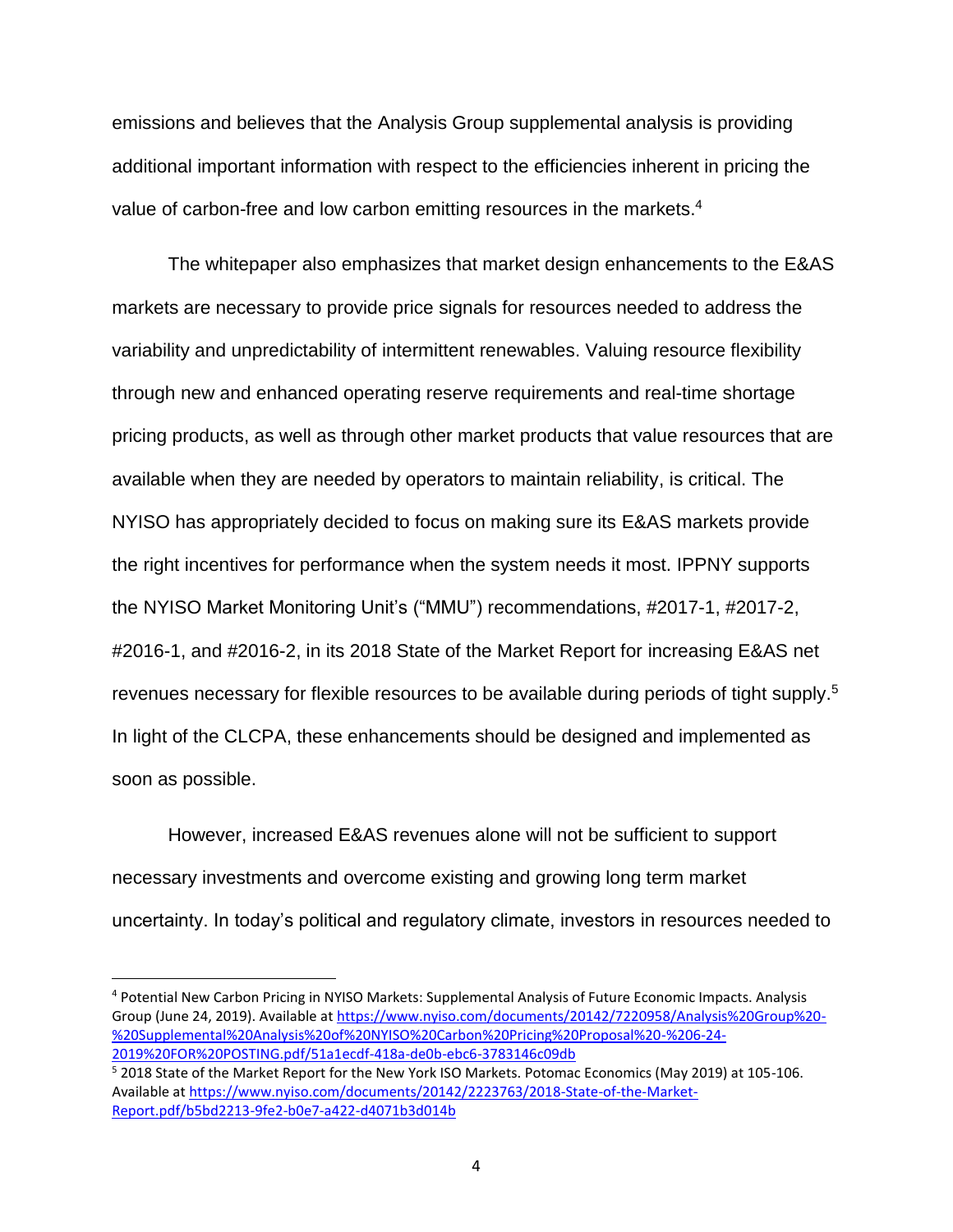address the variability and unpredictability of intermittent renewables – which, at least for the foreseeable future, will need to include some new and existing fossil fuel facilities, particularly in the constrained areas of the State – cannot rely on the short term and inherently unpredictable nature of E&AS market revenues as the primary means of recovering the costs of investments. As history has repeatedly demonstrated, policymakers have been unwilling to stomach the level of price spikes that reflect the actual investments required to support the system need during constrained market conditions. <sup>6</sup> There is no reason to think this aversion will be stilled by the need to allow sensible market mechanics to set prices that attract the necessary investments to maintain reliability. This is especially true given that the needed investments to assure reliability will be by primarily fossil-fueled resources. Accounting for the general difficulty in investing and developing even the most efficient fossil fuel infrastructure, as noted above, adequate capacity revenues will continue to be critical to maintaining reliability without out of market reliability agreements.

Moreover, as State-supported zero-marginal cost resources increasingly displace needed fossil fuel resources by offering into the energy market at or below zero across a broader range of hours, there will be fewer and fewer hours in which Locational Based Marginal Prices will be set by merchant suppliers with competitive offers and in which adequate revenues will be available for these fossil fuel resources. If overall competitive market revenues are inadequate, it will require the development of new sources of

l

<sup>&</sup>lt;sup>6</sup> If E&AS revenues are the primary means of recovering investments, energy offers will likely need to rise even above the recently adopted \$2,000/MWh offer cap. In past instances where prices have increased significantly, such as during the Polar Vortex and other periods of gas system constraints, the wholesale markets have received extra scrutiny by the media and policymakers who are loath to allow prices to exceed a certain threshold.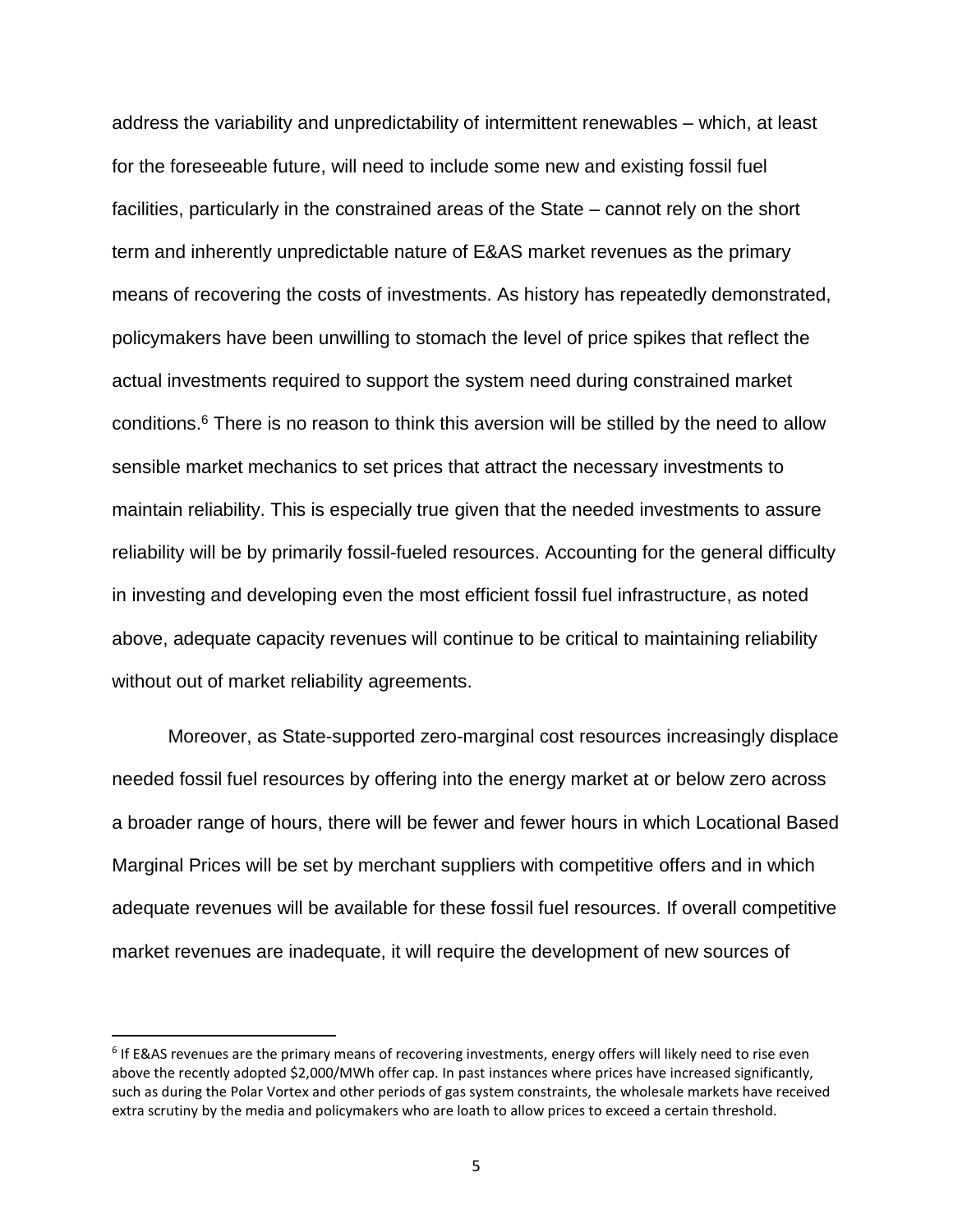revenue through market reforms or the use of reliability agreements to retain resources needed to ensure reliability. IPPNY's members have long supported market-based outcomes over regulated outcomes because markets produce the most efficient results, which is why the NYISO must focus its efforts on refining its capacity market constructs in addition to E&AS markets.

#### **II. Capacity Market**

Adequate price signals from the capacity market are more important now than ever before considering many facilities required to maintain system reliability have at most 20 years of operation remaining, and many have far fewer. Capacity market revenues that reflect the actual costs of required investments are critical to the continued viability of reliability services. Yet, the short-term nature of the capacity market unnecessarily hinders its effectiveness as a planning tool for long-term investments, regardless of whether such investments are in traditional or renewable resources.

To maintain reliability without out of market reliability agreements, the capacity market must value dispatchable resources in a manner that enables appropriate capital and certain long-term maintenance investments to be made in existing resources in the very near term (during the next 1-10 years). Valuing non-dispatchable and duration limited resources in a manner that relies on dispatchable resources remaining available to the system unnecessarily threatens necessary revenues for existing dispatchable resources. This will accelerate the retirement of dispatchable resources and increase the reliance on intermittent resources that will no longer be able to rely on the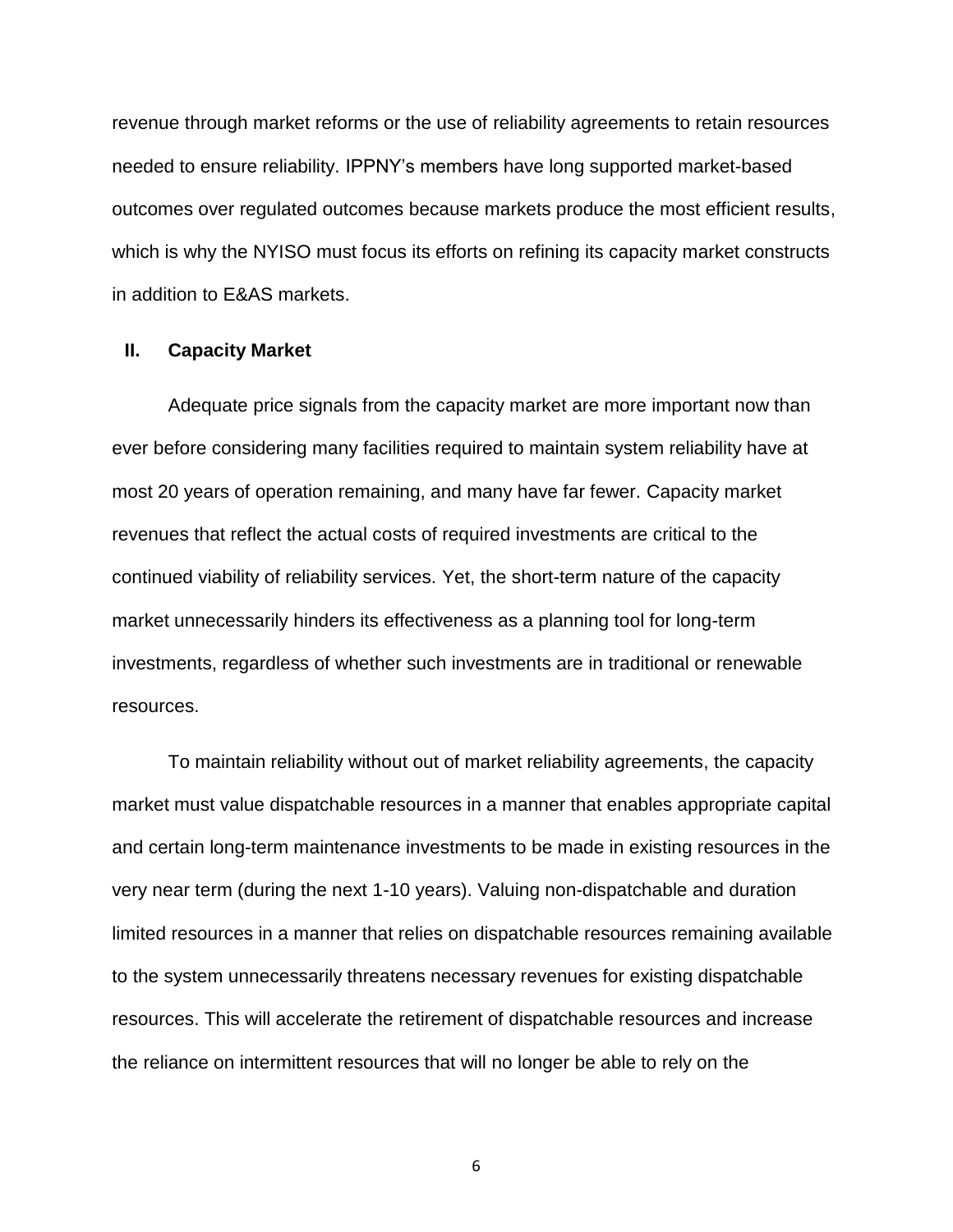dispatchable resources to fill reliability gaps. <sup>7</sup> E&AS market revenues, in and of themselves, are not sufficient to properly maintain existing resources or even attract investments in resources that are capable of providing the service. Accordingly, getting the capacity price signal correct over the next 1-10 years is critical for the markets to maintain reliability – as opposed to using out of market reliability agreements.

### **a. Demand Curve Reset ("DCR")**

 $\overline{a}$ 

While IPPNY continues its well-documented support for the NYISO adopting a forward capacity market construct, the upcoming DCR process for Capability Year 2021-2022 through Capability Year 2024-2025 will also be very important in ensuring the market will continue to attract needed investment in reliability resources.

Given that there will be unprecedented levels of out of market new entry to meet the 70% renewables mandate by 2030 and no emitting generator will be permitted to operate beyond 2040 at the latest, the upcoming DCR will need to assume that net E&AS revenues decline precipitously and that the costs of the proxy peaking plant are amortized consistent with the electric sector emissions reduction requirements to be promulgated by the New York Department of Environmental Conservation ("DEC") to meet the 2040 goal.<sup>8</sup> The rapid phase out of fossil fuel generation that will be caused by

<sup>&</sup>lt;sup>7</sup> Importantly, the current measures of the contribution of intermittent renewable resources to reliability relies directly on the continued operation of existing dispatchable resources. As dispatchable resources retire and leave the system, not only is the reliability of the retiring resource lost, but the contribution of intermittent renewable resources to reliability is diminished, thereby creating a "doubling" of impact.

<sup>&</sup>lt;sup>8</sup> The CLCPA provides that DEC shall promulgate regulations "[n]o later than four years after the effective date of this article," which is January 1, 2020, meaning DEC would not have to promulgate its regulations until January 1, 2024. The lack of timely details concerning how investors must comply with the CLCPA's requirements creates tremendous uncertainty. It is hard to imagine a developer of a project needed to meet an electric reliability need deciding to invest in New York with so much uncertainty over whether their investment will be made worthless by DEC's pending regulations.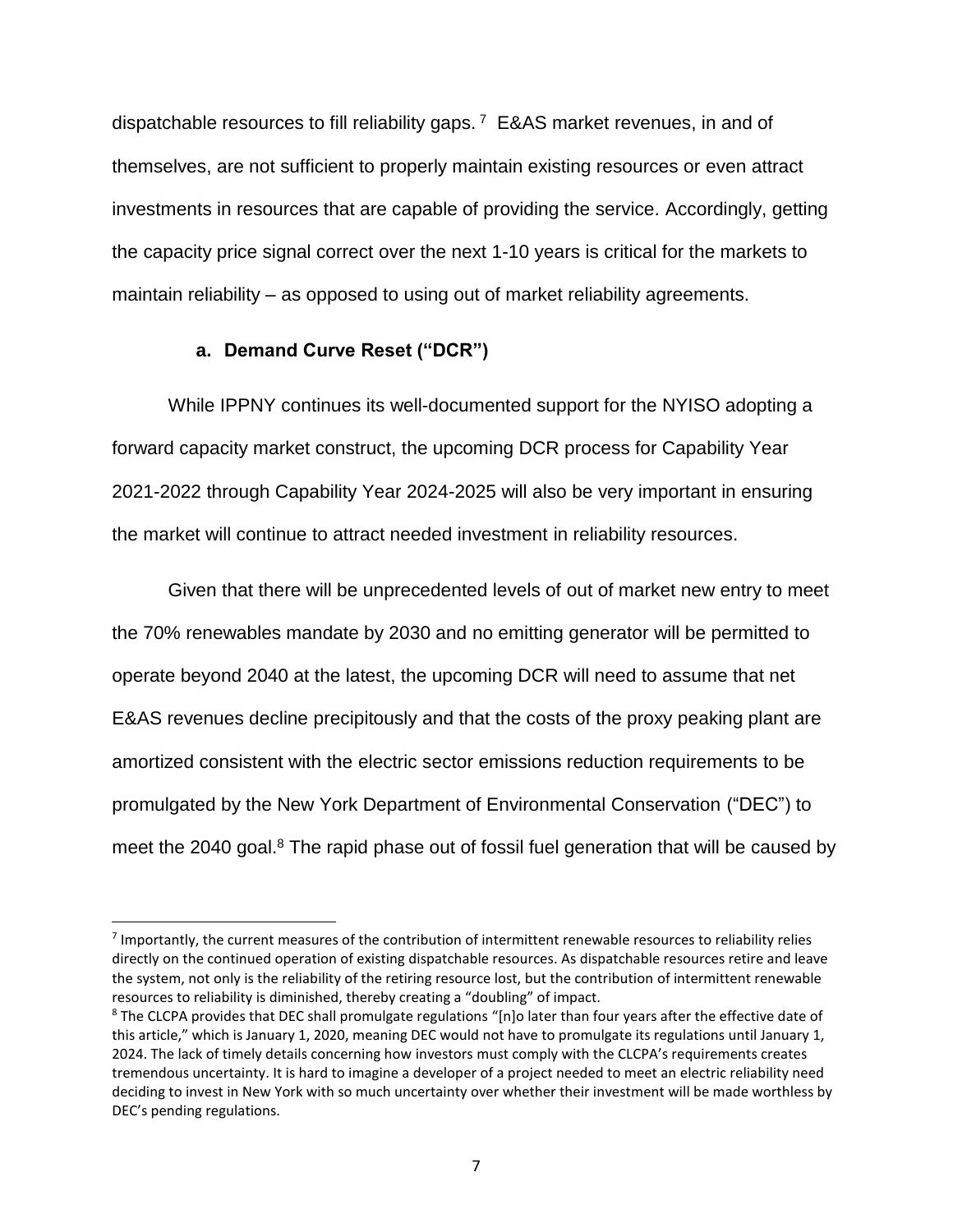the CLCPA will make it impossible for investors to recover their costs in such generation – or any other resource investment – over the current 20-year amortization period. Without significant change, reliability resources will need to rely on out of market reliability agreements.

The anticipated promulgation of the DEC "Peaker Rule" further complicates this issue as it will force repowering or retirement decisions to be made with respect to the existing set of peaking units in New York City and Long Island in compliance plans that are expected to be due by March 2, 2020.<sup>9</sup> It simply cannot continue to be presumed in this reset cycle that an investment today to repower units that must retire under the Peaker Rule by no later than 2025 can be recouped over a 20-year lifespan when there is roughly 15 years between the last year that the Demand Curves set through this reset process will be in place and the CLCPA's 2040 carbon free deadline.

These concerns must be addressed through appropriate setting of the Demand Curve parameters and selection of proxy unit peaking technology, which the NYISO Market Services Tariff ("MST") defines as "the unit with technology that results in the lowest fixed costs and highest variable costs among all other units' technology that are economically viable."<sup>10</sup> Beyond 2040, and likely much earlier, the existing proxy unit, by definition, may no longer be economically viable. The NYISO, therefore, should select a peaking plant consistent with the resources that the state has legislated will continue to be permitted to operate in New York. Appropriate candidates would include offshore

l

<sup>&</sup>lt;sup>9</sup> Proposed Part 227-3, Ozone Season Oxides of Nitrogen (NOx) Emission Limits for Simple Cycle and Regenerative Combustion Turbines. 227-3.3. New York DEC. Available at <https://www.dec.ny.gov/regulations/116185.html> <sup>10</sup> MST 5.14.1.2.2. Available at

<https://nyisoviewer.etariff.biz/ViewerDocLibrary/MasterTariffs/9FullTariffNYISOMST.pdf>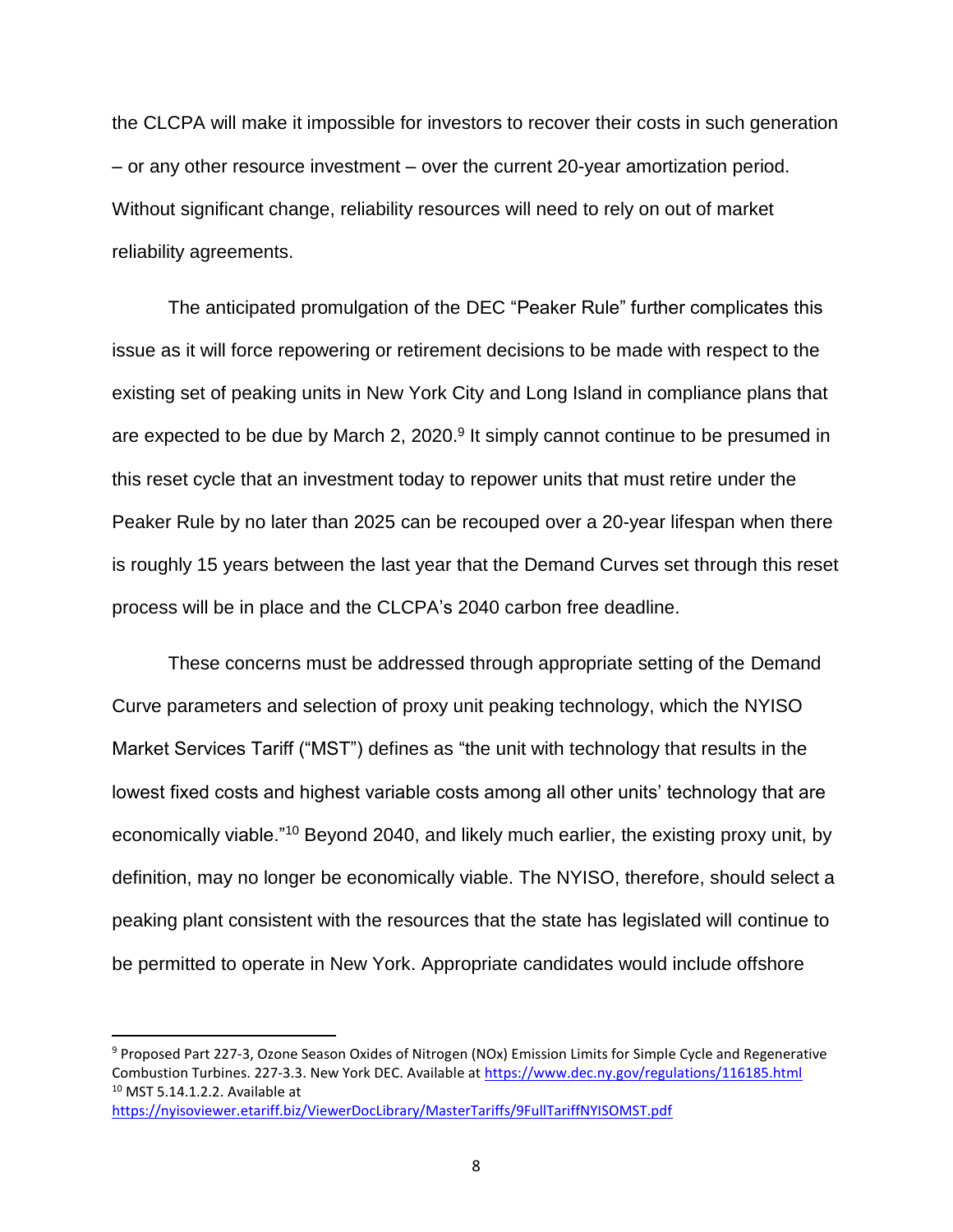wind combined with energy storage for the downstate region and on-shore wind or solar combined with energy storage for the upstate region. Ultimately, investments in these combined resources along with the associated interconnection and delivery costs will be what the market needs to signal in order to ensure sufficient dispatchable capacity exists to maintain reliability and provide resilience during contingency events such as hurricanes, ice storms, and other weather anomalies.

All of these investment signals need to be sent sooner rather than later to ensure the appropriate lead time associated with various decision points such as the initial investment decision, raising of capital, initial and detailed designs, permitting and ultimately development and commercial operations. Investable signals need to exist long before the actual need.

IPPNY is also concerned that the setting of the Demand Curve needs to recognize the State's continued plans for subsidized new generation. As a result of the State's actions, even if the NYISO were to aggressively apply BSM to the subsidized entry, the result will still be that a new proxy unit would not have a reasonable expectation that it would ever see a capacity market clearing price that exceeds the 75% Mitigation Net Cost of New Entry ("CONE") that would be the default bid floor for all subsidized entry.<sup>11</sup> This needs to be considered in the DCR by adjusting the average expected excess level and by further reducing the proxy unit's amortization period to ensure appropriate investment signals via the competitive market that reflect actual

l

 $11$  Moreover, as discussed in more detail below, various policy makers and even stakeholders are calling for significant relaxation of BSM rules to allow even more subsidized resources to enter the competitive market unmitigated, artificially suppressing competitive capacity signals. The threat alone of these and other activities chills investors' willingness to put capital at risk.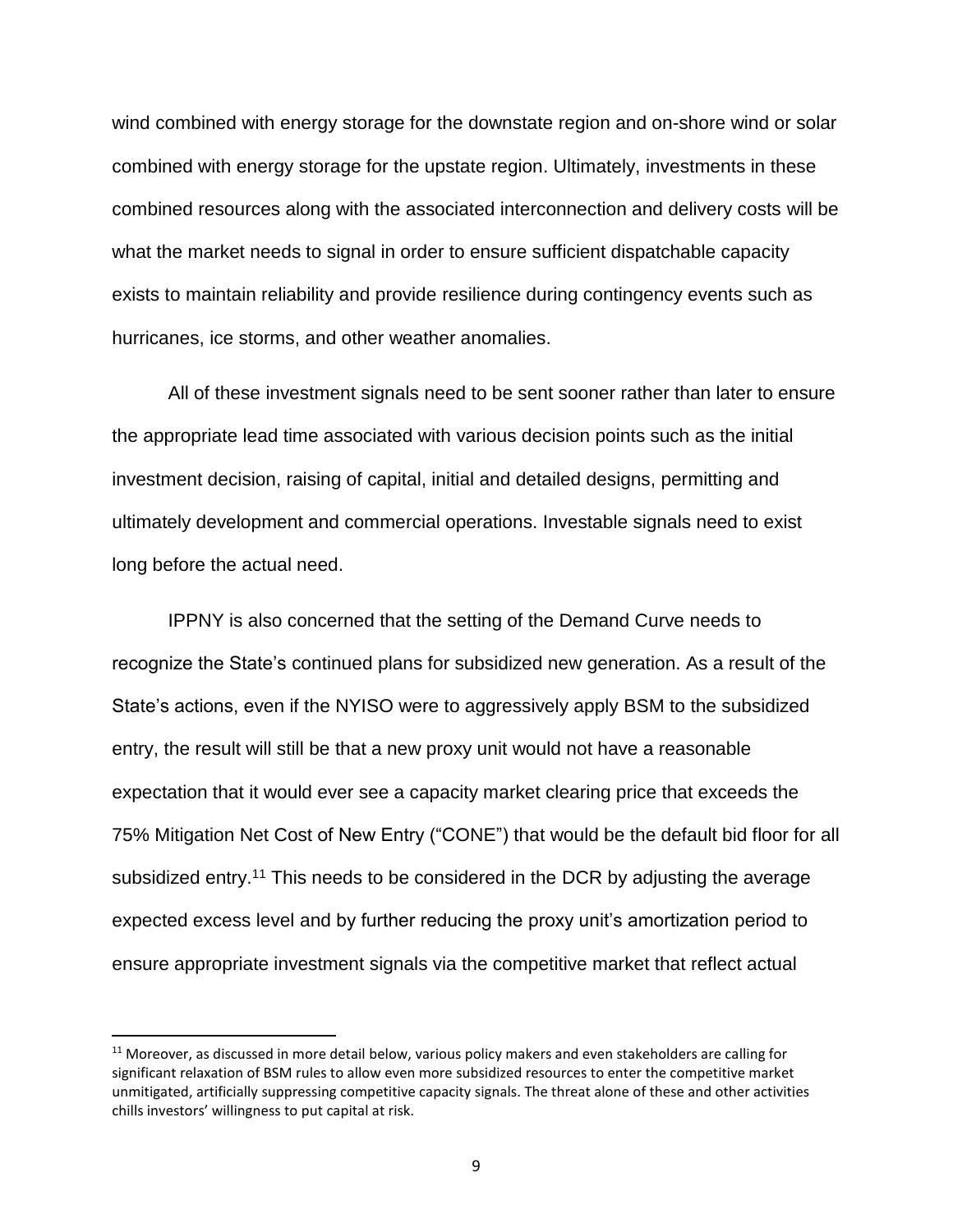costs. Failure to account for this factor is likely to result in the NYISO relying upon out of market regulated actions to procure the capacity that is needed to meet future reliability needs.

#### **b. Other Capacity Market Projects**

There is not enough information available for IPPNY to take a position at this time regarding the MMU's recommendation that the NYISO develop a mechanism for setting capacity prices in accordance with marginal reliability value ("C-LMP"). The MMU should return to stakeholders in the near term with a more detailed presentation on how a C-LMP construct would be implemented. Similarly, IPPNY would urge the NYISO to provide more detail on the whitepaper concept for setting different capacity requirements by season. It is unclear how capacity procured by season impacts compensation and revenue adequacy for generators who are needed in only one season but are available in both seasons; these are important details that must be provided.

IPPNY supports expediting the NYISO's efforts to develop a methodology for calculating more granular capacity ratings that better reflect the marginal reliability value of resources through its Tailored Availability Metric project. Conceptually, capacity resources should be valued based on the reliability benefit they offer system operators. Critical to that value is the dispatchable nature of the resource to respond at all the various times they are needed (e.g., base load needs, morning load pick up, shoulder periods and resource maintenance periods, summer/winter peak and other events).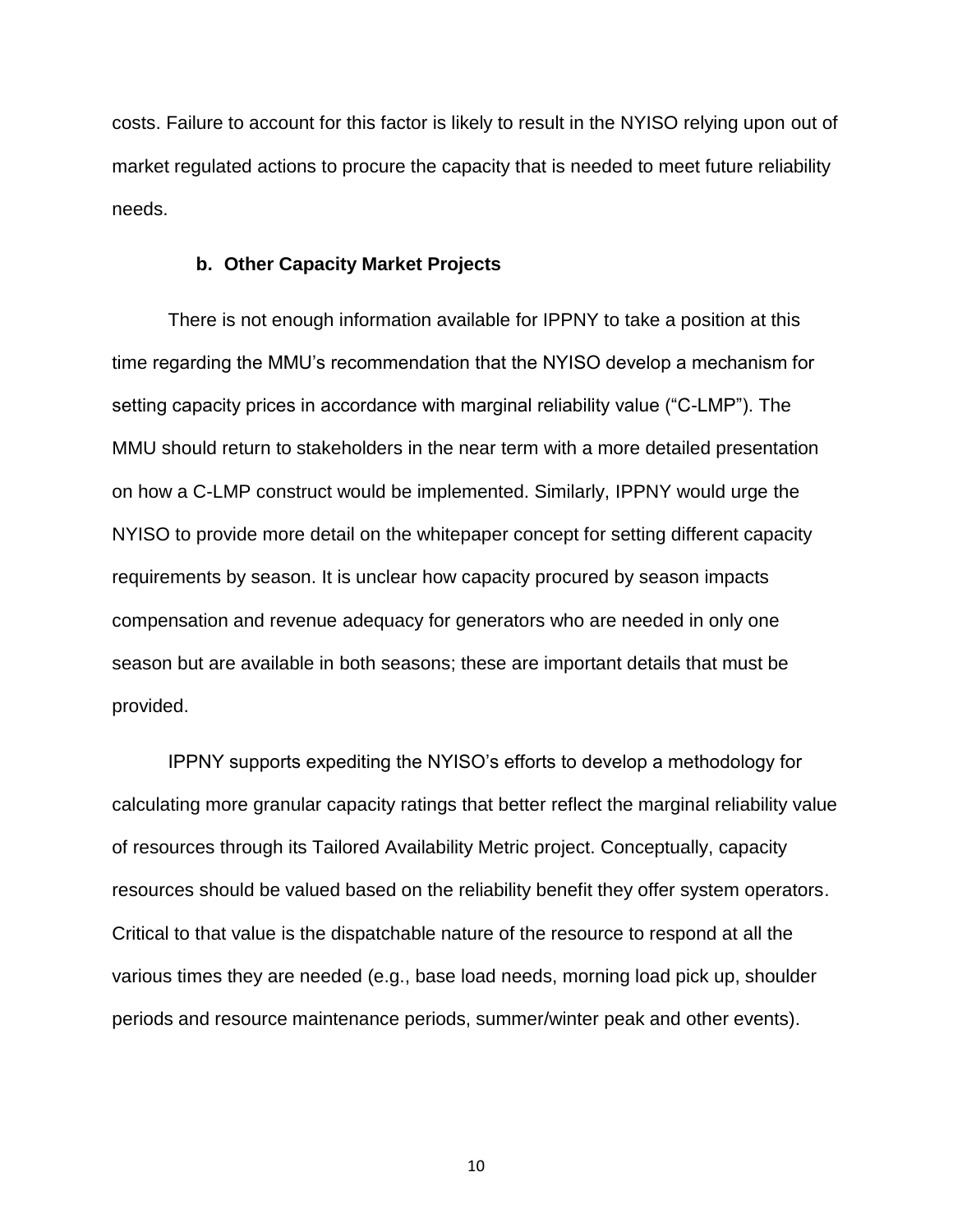#### **III. Public Policy Resources & BSM Rules**

The passage of the CLCPA into law confirms that the markets will see an even more substantial influx of State-supported resources than has occurred in the past or even was anticipated when the whitepaper was issued. The unmitigated entry of subsidized resources will artificially suppress competitive wholesale E&AS and capacity prices below the levels needed to attract merchant investment. The whitepaper contemplates investigation of a structure for the orderly retirement of excess capacity resources paired with the entry of such policy supported resources, similar to the CASPR construct in ISO-NE. The whitepaper further contemplates that such a structure could allow public policy resources to buy Capacity Resource Interconnection Services ("CRIS") from an existing resource with the obligation for the existing resource to retire before the CRIS rights are transferred. Under this proposal, the public policy resource would receive an exemption from BSM.

Acknowledging the fact that the State has yet to weigh in on the NYISO's completed carbon pricing market design,<sup>12</sup> exploration of the applicability of a CASPR like construct in New York is warranted. As an initial observation, CASPR remains unproven in New England. The benefit of the design is that entry of State-supported resources does not result in further suppression of capacity prices. However, its structure raises a significant concern; because CASPR replaces retiring MWs at a 1:1 ratio with new State-supported MWs, the CASPR mechanism, as implemented in ISO-

 $\overline{a}$ 

 $12$  Adoption of a carbon pricing program where the price of carbon is set commensurate with achievement of public policy would be far preferable to a CASPR like construct in New York, although some aspects of CRIS transferability will be important to efficiently transition fossil resources to renewable resources regardless of whether a CASPR construct is pursued.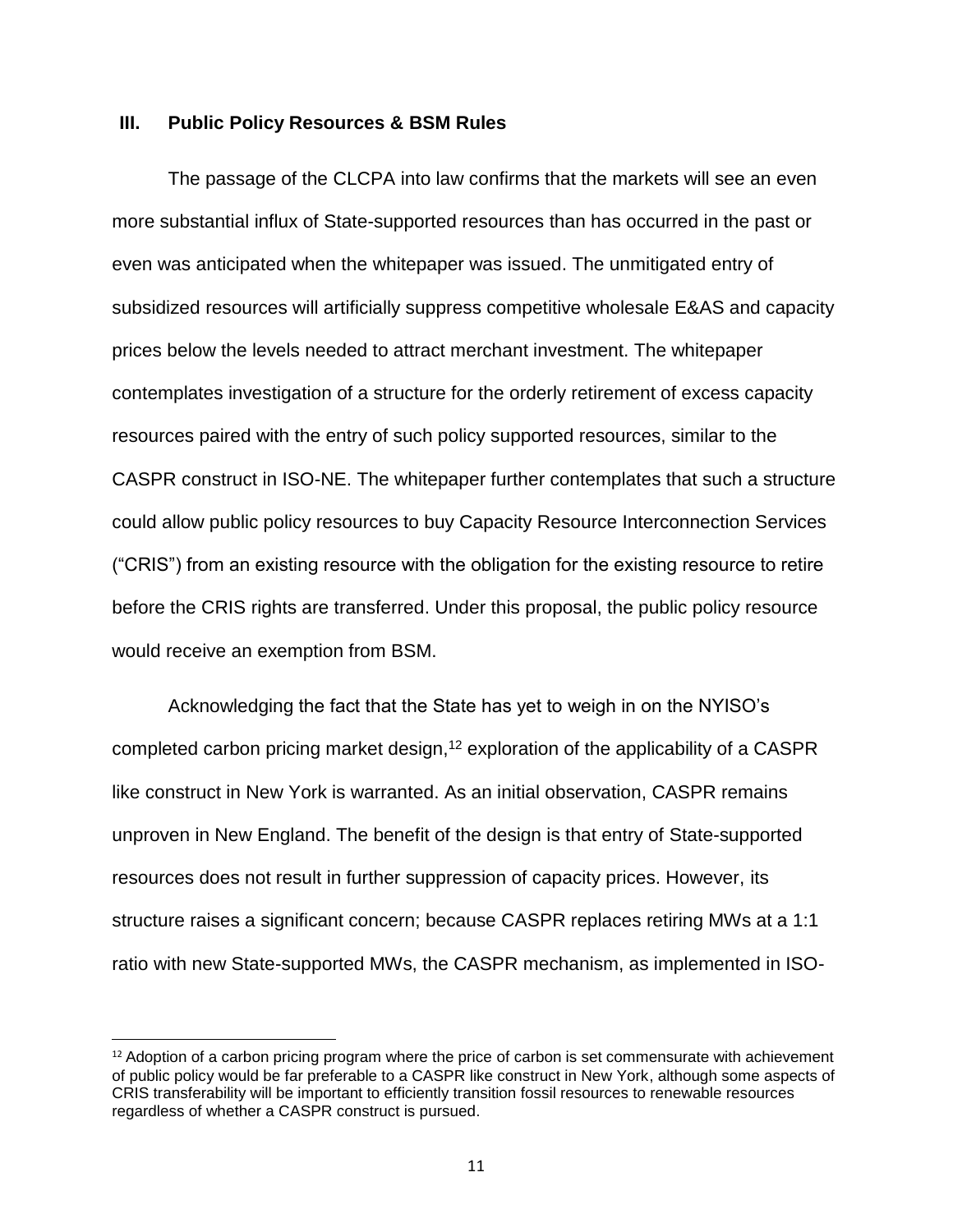NE, inhibits capacity prices returning to equilibrium as they should in a properly functioning market.<sup>13</sup> The New York capacity market is significantly long and must be permitted to move closer to equilibrium conditions as a quid pro quo to adopting this rule. Therefore, so long as the market remains above equilibrium conditions, consideration of a CASPR-like construct in New York must include applying a MW replacement ratio that is greater than 1:1.

The whitepaper also includes a lengthy explanation of the NYISO's existing BSM rules, processes, and related dockets pending FERC action. IPPNY would urge the NYISO to consider this issue in light of the even more aggressive mandates adopted by the CLCPA. In any event, any changes to the BSM rules must ultimately be approved by FERC. Given that the Commission is actively considering the applicability of BSM rules to public policy resources in more than one open docket, including consideration of capacity market construct proposals in a PJM proceeding that is expected to address the interaction between public policy programs and competitive wholesale markets,<sup>14</sup> the NYISO should await final decisions in those cases before considering fundamental changes to its existing BSM rules.

IPPNY appreciates the opportunity to comment on the draft Grid in Transition whitepaper and looks forward to working with the NYISO and all stakeholders to expeditiously address the concerns raised herein.

Respectfully submitted,

 $\overline{a}$ 

<sup>13</sup> *ISO New England Inc.* 162 FERC ¶ 61,205 (2018).

<sup>14</sup> *Calpine Corp. v. PJM Interconnection*, L.L.C., 163 FERC ¶ 61,236 (2018)